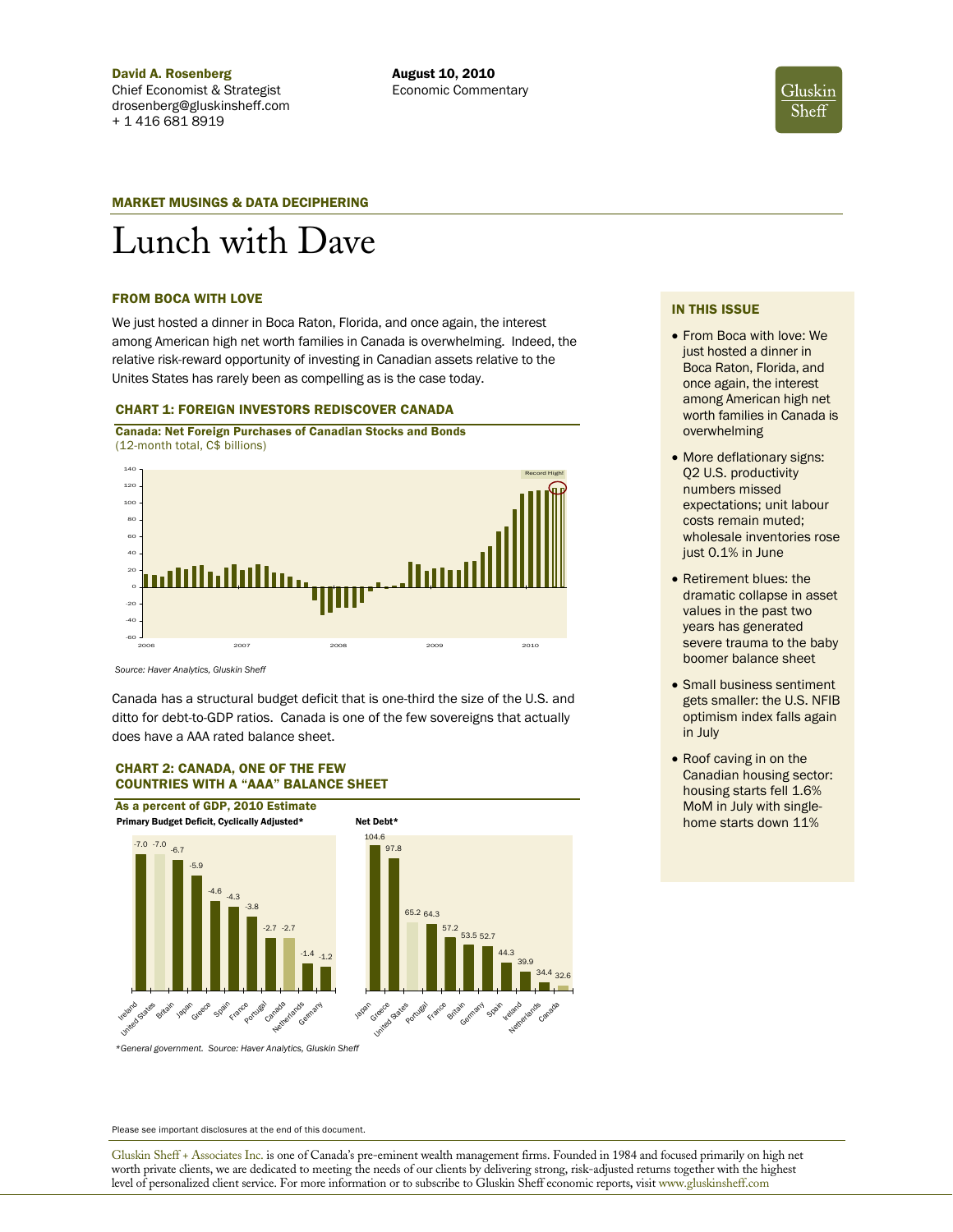Gluskin Sheff

A tax wedge is occurring too. The top personal income tax rate in Toronto is 44% versus 53% in New York City. Corporate tax rates in Canada of 25% compared to 35% south of the border. And, the Canadian unemployment rate, on a comparable U.S. basis, is 7.3% compared with 9.5% state-side.

But yet, Canada, with that tighter labour market, actually has a lower inflation rate (1.0% versus 1.1% in the U.S.). And, since the Canadian economy has managed to recover more quickly than the U.S.A., and with less government support, the Bank of Canada has been able to raise interest rates modestly, but enough to give global investors a nice premium over U.S. alternatives. That goes



Indeed, the relative riskreward opportunity of investing in Canadian assets relative to the Unites States has rarely been as compelling as is the case today



*Source: Haver Analytics, Gluskin Sheff* 



CHART 4: CANADA ALSO OFFERS RESOURCE EXPOSURE

*\*Sum of industrial goods and materials, energy products and lumber products. \*\*Sum of Materials and Energy for the TSX and the S&P 500 Source: Haver Analytics, Gluskin Sheff* 

j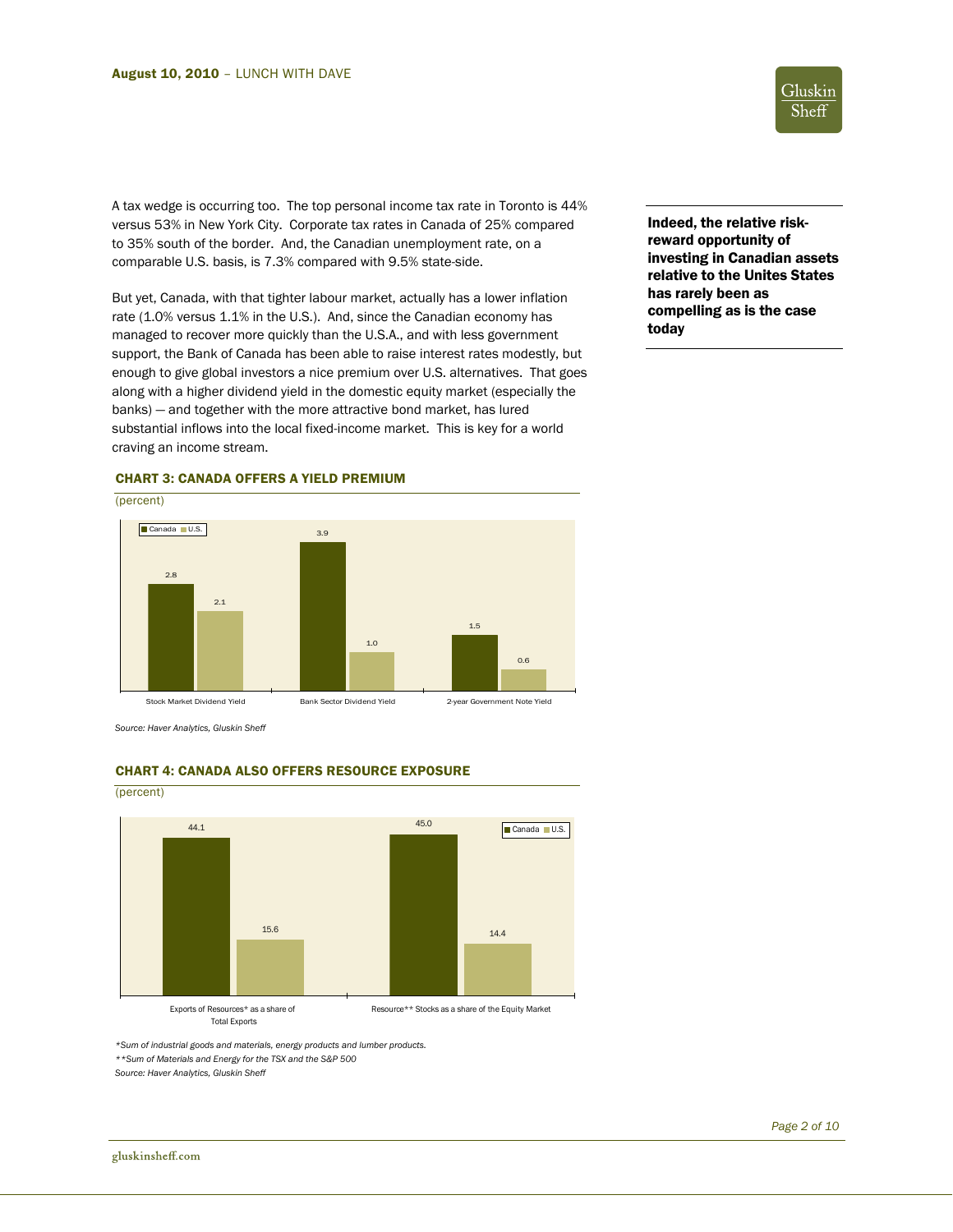

On top of that, Canada has triple the exposure to the raw material sector — the sector that China is increasingly paying up for as its industrialization and urbanization phase continues unabated. So, the combination of a yield pickup and resource exposure has placed the fair-value line on the Canadian dollar into a nice secular bull pattern.

CHART 5: COMMODITY PRICES BOTTOMED AT PREVIOUS PEAKS



*Source: Haver Analytics, Gluskin Sheff* 



# CHART 6: COMMODITY PRICES AND THE CAD MOVE TOGETHER

*Source: Haver Analytics, Gluskin Sheff*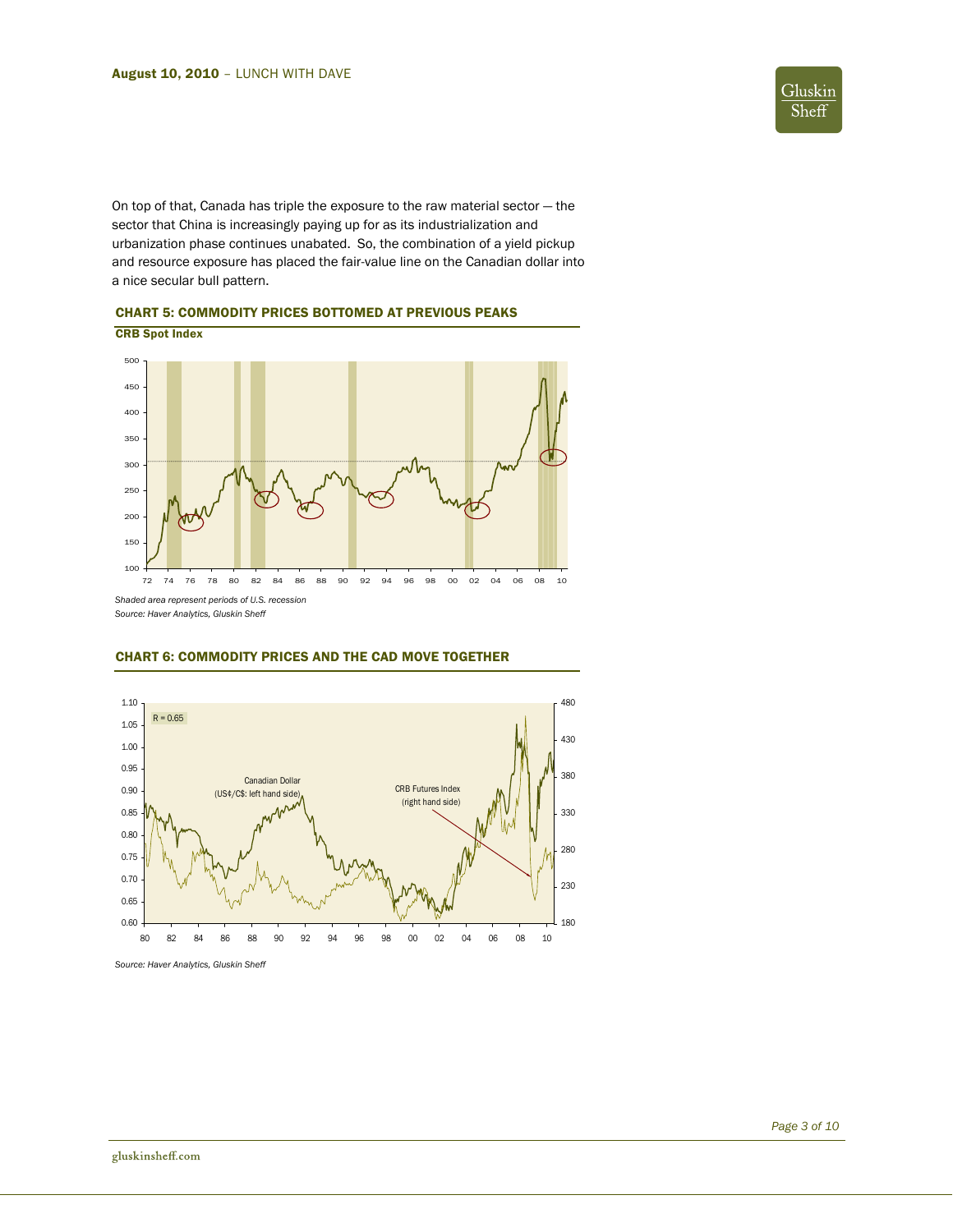

# CHART 7: CANADA/U.S. SHORT-TERM INTEREST RATE SPREAD WIDENING AS BOC MOVES AHEAD OF THE FED

Canada minus U.S. 3-month Treasury Bill Spread (basis points)



*Source: Haver Analytics* 



# CHART 8: CANADA/U.S. SHORT-TERM INTEREST RATE SPREAD WIDENING AS BOC MOVES AHEAD OF THE FED

*Source: Haver Analytics* 

Plus, politically — Canada is being run by fiscal conservatives who understand and respect the fact that global capital will flow to where it is treated the best. The Harper government — a throwback to the pro-business Reagan/Thatcher years — doesn't have to go to the polls for at least another two years, and currently lead in the public opinion surveys. This stands in stark contrast to the move towards more interventionist and left-leaning policies in the Unites States.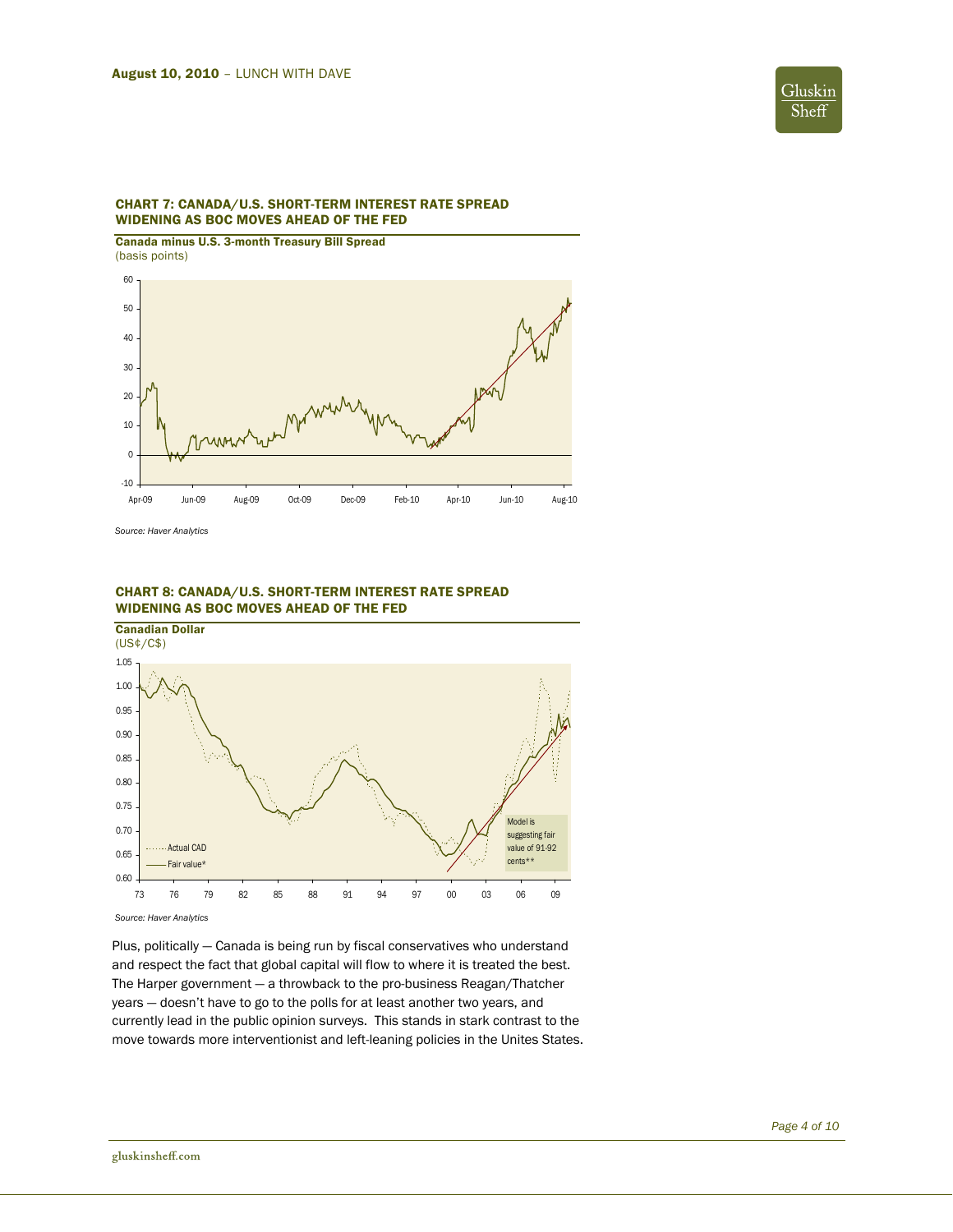

# CHART 9: HALFWAY THROUGH THE CANADIAN STOCK MARKET OUTPERFORMANCE



*\*Dates reflect the trough (August 12, 1982) and the peak (March 24, 2000) in the S&P 500 Composite Index Source: Bloomberg, Haver Analytics, Gluskin Sheff* 

This is why the folks we have met here in South Florida are starting to crave some Northern Exposure.

# MORE DEFLATIONARY SIGNS

Second-quarter productivity numbers missed expectations by a mile falling 0.9% QoQ annualized versus the +0.1% penned in by analysts. The decline was driven by slower output and a jump in hours worked. GDP revisions released last week were reflected and it looks like about 0.2-0.5 percentage points were shaved off productivity growth over the past few years.

Unit labour costs were weak, up 0.2% QoQ (versus 1.5% expected) and Q1 saw a big downward revision, to -3.7% versus 1.3% prior. On a year-over-year basis, unit labour costs are running at -2.8%, the sixth quarter in which they have tracked below zero. On top of this, real compensation per hour was flat for the quarter (actually negative to two decimals) and this is the fourth quarter in a row we have see flat/declining real comp per hour on a quarter-over-quarter basis. These data are increasingly consistent with a looming deflationary backdrop.

In a separate release, wholesale inventories rose just 0.1% in June, lower than 0.4% consensus estimate. This was also lower than the Bureau of Economic Analysis' estimate (remember that the Q2 GDP report released over a week ago still had a few data gaps in it, June wholesale sales being one). At this point, it looks like Q2 Advance GDP could be revised down slightly from the 2.4% originally reported, with a lower inventory contribution (in fact, this is would be consistent with the downward revisions of the recent past, as GDP has been revised down by about two tenths on average from the Advance to the Preliminary release).

Second quarter productivity came in weaker than expected, and so did unit labour costs; these data are increasingly consistent with a looming deflationary backdrop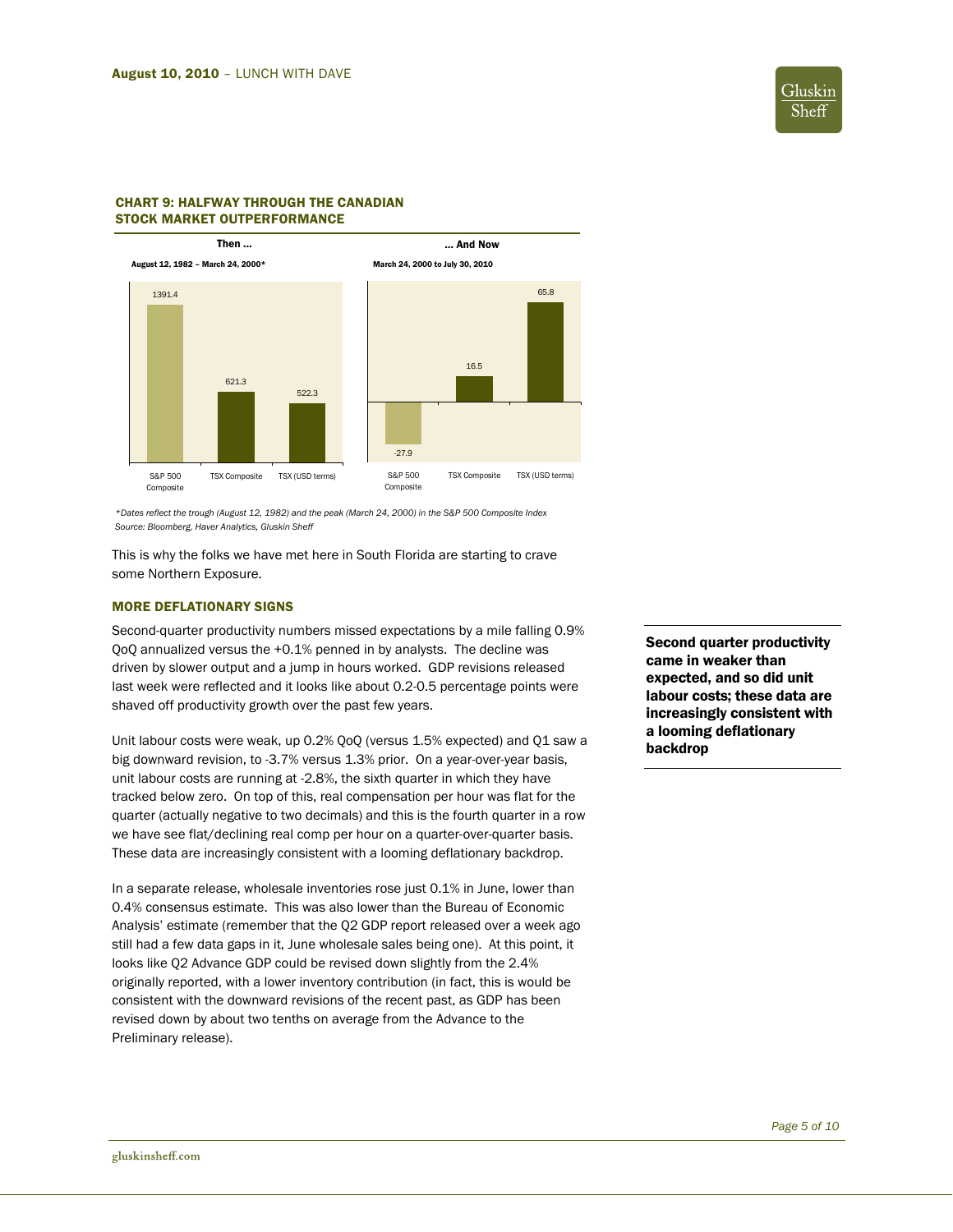

## RETIREMENT BLUES

The dramatic collapse in asset values in the past two years has generated severe trauma to the baby boomer balance sheet. The era of consumer frugality is proving to be a secular trend — some low-end businesses, such as McDonald's, actually have benefitted from the "scaling-down" theme, so its not necessarily bad news for everyone.

# CHART 10: RECORD IMPLOSION IN HOUSEHOLD NET WORTH



*Source: Haver Analytics, Gluskin Sheff* 

# CHART 11: HOUSEHOLD DEMAND FOR CREDIT IS DECLINING



*Source: Haver Analytics, Gluskin Sheff*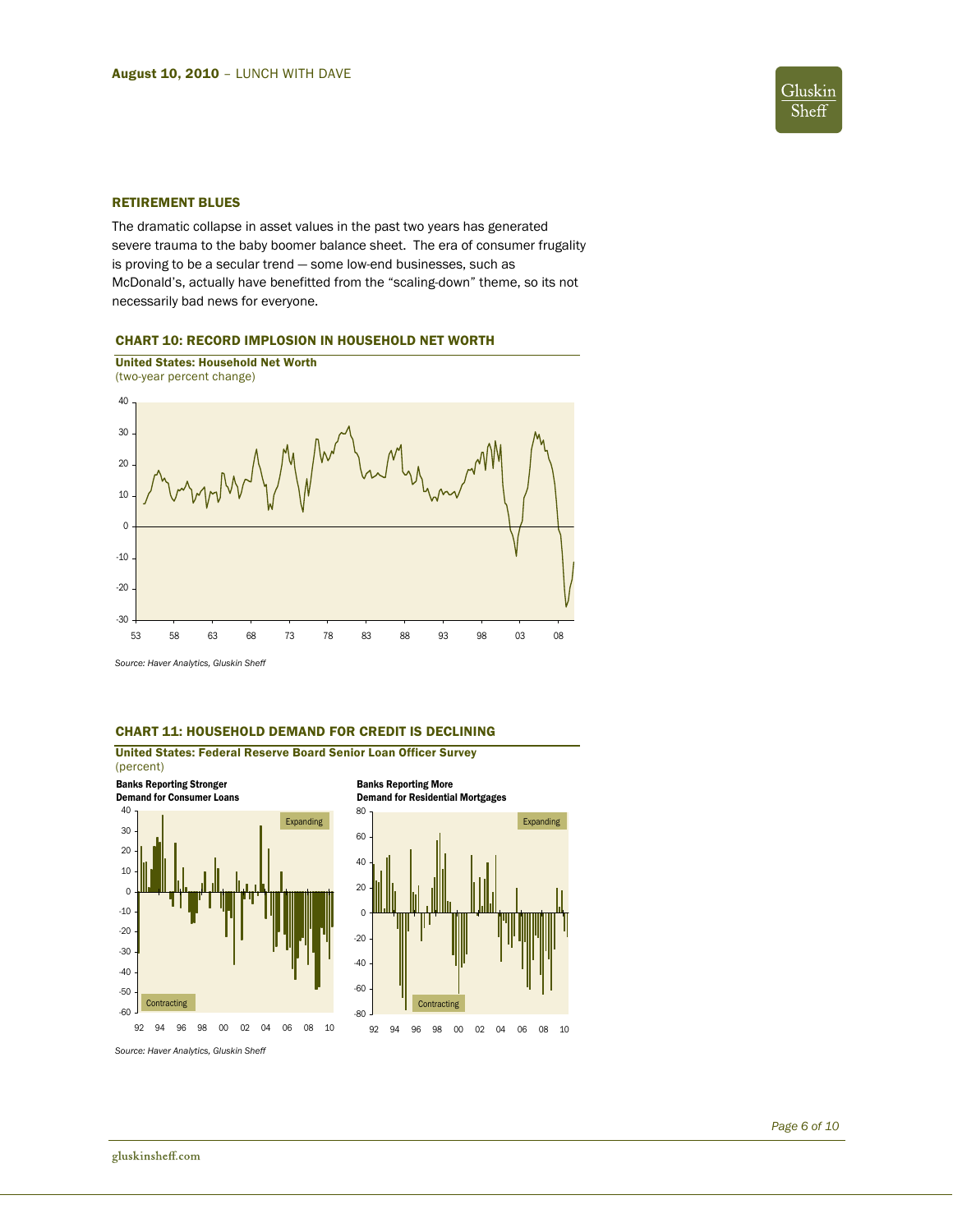

Be that as it may, consumer attitudes towards homeownership, discretionary spending and credit have been altered semi-permanently, and the adjustment has cut across all socioeconomic strata:

• The youth jobless rate is well over 20%

United States: Employment Growth by Age

- The adult male unemployment rate is flirting with all-time highs; and,
- The boomers over the age of 55 are being compelled to come back into the labour market to garner the income as an antidote to the severe wealth loss incurred by the dual bear phases in real estate and equities. For a good thorough grim take on this file, see the front page of the USA Today (*For Boomers, Retirement Jobs Can Be a Tough Fit*).

#### (percent change from December 2007 to June 2010) -13.1 -4.2 -10.2 -4.5 7.0 -16 -14 -12 -10 -8 -6 -4 -2 0 2 4 6 8 10 16-24 25-34 35-44 45-54 55+ Age Cohorts

# CHART 12: THE "LATE BOOMERS" ARE GRABBING THE JOBS

*Source: Haver Analytics, Gluskin Sheff* 

# SMALL BUSINESS SENTIMENT GETS SMALLER

*"The performance of the economy is mediocre at best, given the extent of the decline over the past two years. Pent up demand should be immense but it is not triggering a rapid pickup in economic activity… Owners have no confidence that economic policies will "fix" the economy."* 

The above quote is what the National Federation of Independent Business (NFIB) Chief Economist, William Dunkelberg, had to say about the current economic conditions. The NFIB small business optimism index fell to 88.1 in July from 89.0 in June — the lowest level since February. To put this number in perspective, the average level during recessions is 91.8, and if we are truly in an economic recovery, this index should be around the 100 mark by now. We are now only 7.1 points away from the all time low we saw back in March 2009.

In the U.S., consumer attitudes towards homeownership, discretionary spending and credit have been altered semi-permanently

j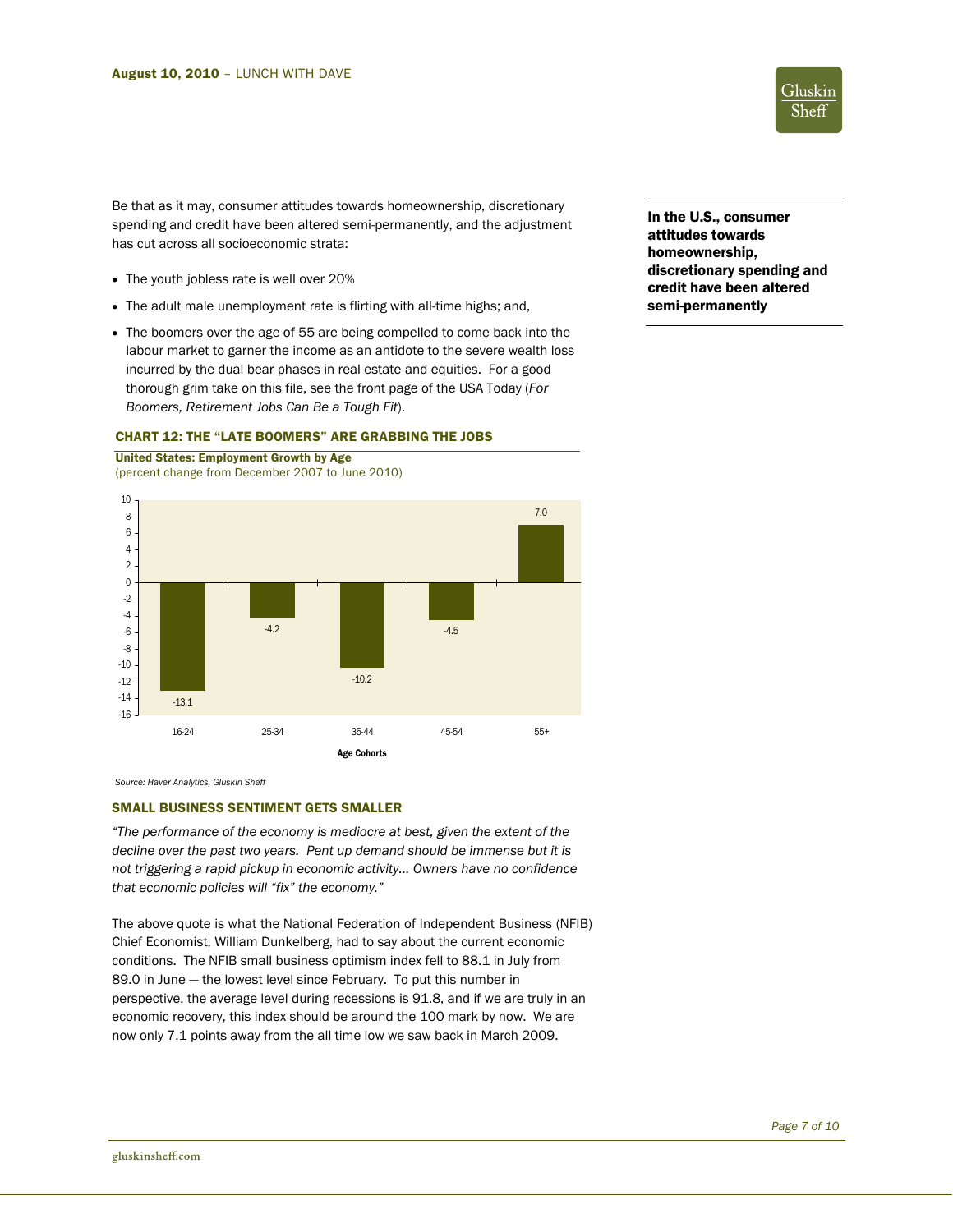Looking at the components, the declines were broadly based, with six out of the 10 components down on the month. The largest decline was seen in the outlook for business conditions over the next six months, plunging nine points to -15 in July — the lowest level since March 2009. There were marginal improvements in the employment indicators with both jobs hard to get and hiring plans inching (up a point each) higher. Plans to boost capital spending were down again in July, and small businesses believe that their inventory levels are just fine with no firms stating that their inventories were too low and therefore not adding to them.

Credit conditions were also reported to be tighter in the month; however, 32% of small firms did indicate that they borrowed at least once in the quarter reported. According to the press release, *"credit is not an issue for most firms"*; the problem is poor sales. Indeed, the single most important problem facing small businesses right now continues to be poor sales (with 29% of the respondents saying so), but what is becoming more troublesome are government requirements (15% of respondents indicated this as a problem in the last two months – highest since February 2000) and taxes (21% said this was their top problem). Inflation continues to be low on the "worry list" with only 3% of the respondents saying this is a problem.

# ROOF CAVING IN ON THE CANADIAN HOUSING SECTOR

We saw some more signs of cracking in the Canadian housing market with July housing starts falling 1.6% MoM in July (slightly better than expected). The details were worse than the headline, with single-family starts component garnering particular attention. Single starts plunged 11% in July and are down three of the past four months to levels back to September 2009 — the housing market is fading fast.

Multi-starts jumped 13% and hit the highest level since October 2008. There is clearly overbuilding going on in the condo market to be sure. According to the CPI index, rental prices are running at just 1.3% YoY and given the influx of apartment supply, rental prices will surely soften.

We are already concerned about second-quarter GDP growth (which we think will be in the 2.0-2.5% range versus the Bank of Canada's 3.0% estimate). While we have had limited Q3 data flow, so far it has not been good (the weak housing starts report follows on the heels of last Friday's surprisingly weak employment report).

In a separate release, new home prices rose just 0.1% MoM in June, below expected and the slowest rate in four months. On a year-over-year basis, prices were up 3.3%, picking up from the 2.9% rate but we caution that very weak year-ago comparables are boosting the YoY rates. We suspect that we will continue to see modest increases or outright price declines in the months ahead, especially given that housing starts are still running above household formation rates, which means that inventories are building and this is never a good sign for home prices.



For small businesses owners in the U.S., poor sales continue to be the biggest problem… inflation continues to be low on the "worry list"

More signs of cracking in the Canadian housing market with July housing starts falling in July

j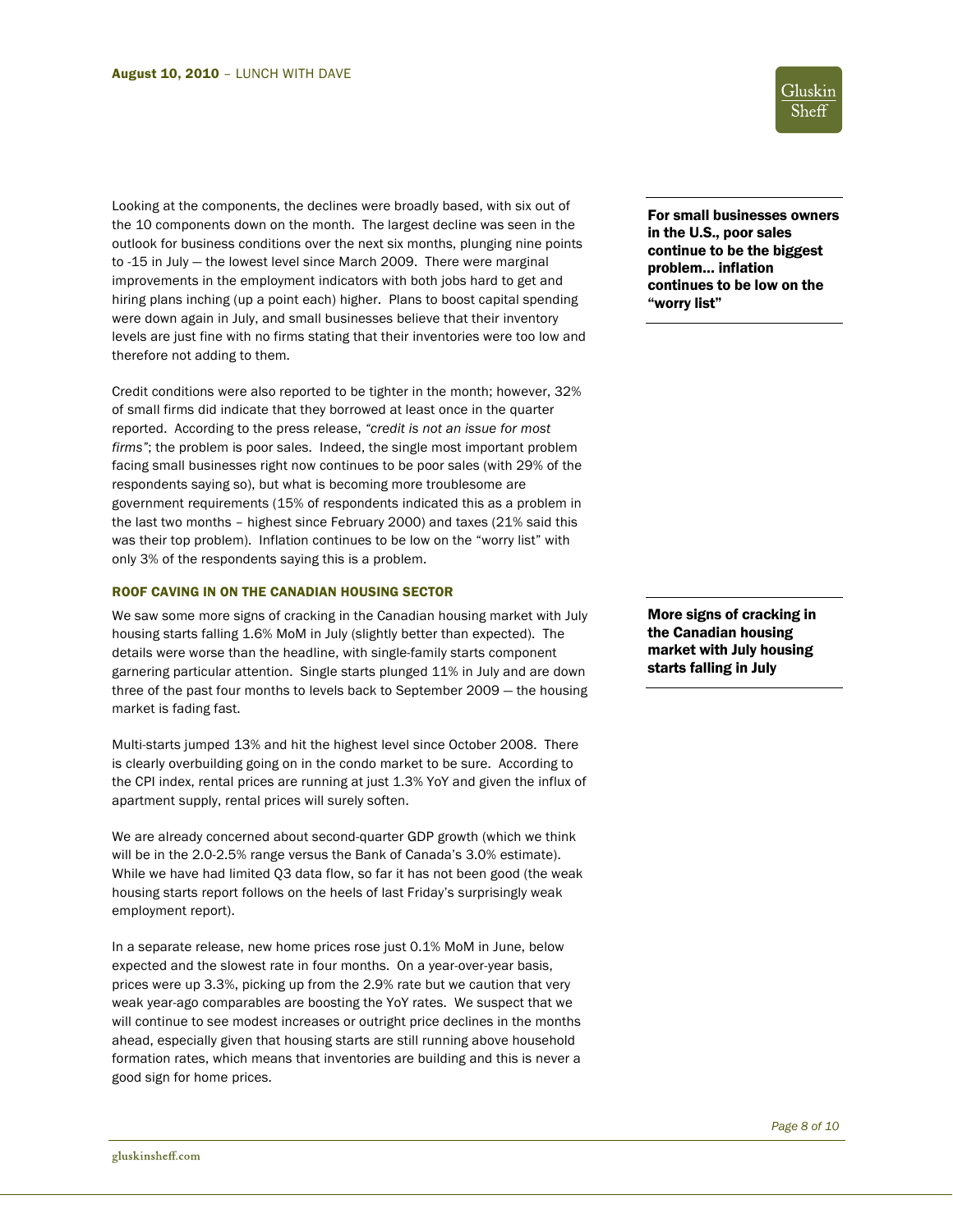# Gluskin Sheff at a Glance

Gluskin Sheff + Associates Inc. is one of Canada's pre-eminent wealth management firms. Founded in 1984 and focused primarily on high net worth private clients, we are dedicated to the prudent stewardship of our clients' wealth through the delivery of strong, risk-adjusted investment returns together with the highest level of personalized client service.

# **OVERVIEW**

As of June 30, 2010, the Firm managed assets of  $$5.5$  billion.<sup>1</sup>

Gluskin Sheff became a publicly traded corporation on the Toronto Stock Exchange (symbol: GS) in May 2006 and remains 54% owned by its senior management and employees. We have public company accountability and governance with a private company commitment to innovation and service.

Our investment interests are directly aligned with those of our clients, as Gluskin Sheff's management and employees are collectively the largest client of the Firm's investment portfolios.

We offer a diverse platform of investment strategies (Canadian and U.S. equities, Alternative and Fixed Income) and investment styles (Value, Growth and Income). $^{2}$ 

The minimum investment required to establish a client relationship with the Firm is \$3 million for Canadian investors and \$5 million for U.S. & International investors.

# PERFORMANCE

\$1 million invested in our Canadian Value Portfolio in 1991 (its inception date) would have grown to  $\operatorname{snz}$  million<sup>2</sup> on March 31, 2010 versus \$5.7 million for the S&P/TSX Total Return Index over the same period.

 $\text{sn}$  million usp invested in our U.S. Equity Portfolio in 1986 (its inception date) would have grown to \$8.7 million  $\text{usp}^3$  on March 31, 2010 versus \$6.9 million usp for the S&P 500 Total Return Index over the same period.

# INVESTMENT STRATEGY & TEAM

We have strong and stable portfolio management, research and client service teams. Aside from recent additions, our Portfolio Managers have been with the Firm for a minimum of ten years and we have attracted "best in class" talent at all levels. Our performance results are those of the team in place.

We have a strong history of insightful bottom-up security selection based on fundamental analysis.

For long equities, we look for companies with a history of long-term growth and stability, a proven track record, shareholder-minded management and a share price below our estimate of intrinsic value. We look for the opposite in equities that we sell short.

For corporate bonds, we look for issuers with a margin of safety for the payment of interest and principal, and yields which are attractive relative to the assessed credit risks involved.

We assemble concentrated portfolios our top ten holdings typically represent between 25% to 45% of a portfolio. In this way, clients benefit from the ideas in which we have the highest conviction.

Our success has often been linked to our long history of investing in under-followed and under-appreciated small and mid cap companies both in Canada and the U.S.

# PORTFOLIO CONSTRUCTION

In terms of asset mix and portfolio construction, we offer a unique marriage between our bottom-up security-specific fundamental analysis and our top-down macroeconomic view.

*Our investment interests are directly aligned with those of our clients, as Gluskin Sheff's management and employees are collectively the largest client of the Firm's investment portfolios.* 

\$1 million invested in our Canadian Value Portfolio in 1991 (its inception date) would have grown to \$11.7 million<sup>2</sup> on March 31, 2010 versus \$5.7 million for the S&P/TSX Total Return Index over the same period.

*For further information, please contact questions@gluskinsheff.com* 

#### Notes:

*Unless otherwise noted, all values are in Canadian dollars.* 

*Page 9 of 10*

 1. *Preliminary unaudited estimate.* 

<sup>2.</sup> *Not all investment strategies are available to non-Canadian investors. Please contact Gluskin Sheff for information specific to your situation.* 

<sup>3.</sup> j 3. *Returns are based on the composite of segregated Value and U.S. Equity portfolios, as applicable, and are presented net of fees and expenses.*